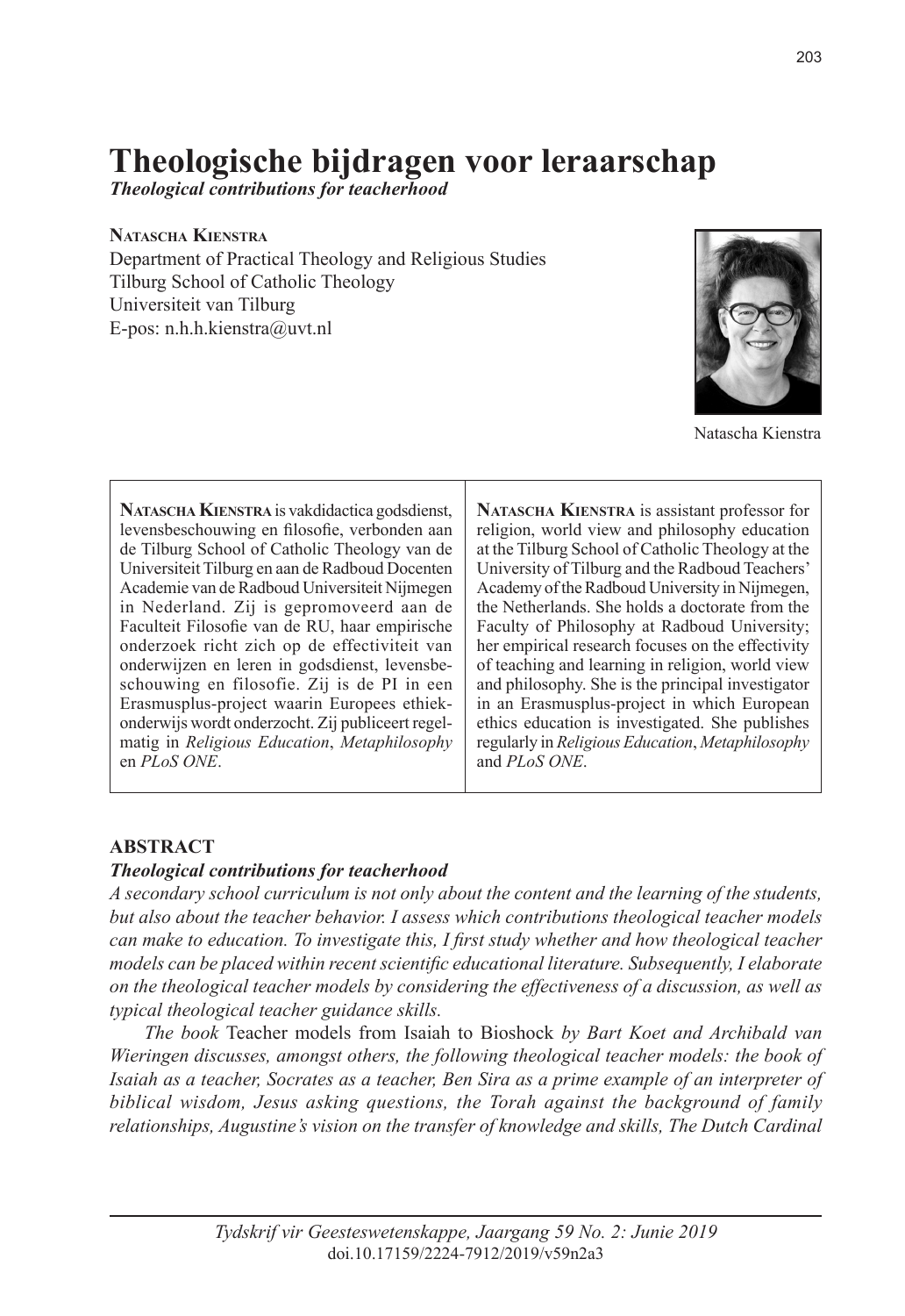Willebrands's learning through dialogue,<sup>1</sup> and the game Bioshock as a teacher of virtues. I *studied whether and how these theological teacher models can be placed within Pratt's five perspectives on teaching (transmission perspective, apprenticeship perspective, developmental perspective, nurturing perspective, and social reform). The five perspectives are used as ideal types, which are heuristic instruments that show how my observations exemplify a certain fixed pattern of thinking, understanding and action. The analysis below makes use of these five perspectives, where I do not intervene in the debate as to whether they exclude each other or overlap and what would be the most effective, best or any correct form of teacher or teaching.*

## *Transmission perspective: Ben Sira and the book of Isaiah*

*With the Jewish teacher Ben Sira and in the book of Isaiah there is mainly a transmission of knowledge. Ben Sira with his writings can be seen as a memorable presenter of content in educating young people in the spirit of Jewish wisdom traditions.*

*The Isaiah book shows two processes of learning: the first process gradually develops the material to be learned for the student, where the other confronts the student from the beginning with no introduction or summary, but with an open end. Especially the first, a more deductive learning process, can be understood from the perspective of knowledge transmission.*

## *Apprenticeship perspective: Augustine*

*As a teacher and preacher Augustine not only wanted to transmit knowledge, but he also wanted to contribute to a more existential (re)formation of his audience: for beginners he explains briefly and clearly matters of faith, to the advanced he speaks about the details, the ambiguities and open questions associated with the doctrine of faith. Therefore, with Augustine we find mainly the apprenticeship perspective.* 

## *Nurturing perspective: the Talmud and the Dutch cardinal Willebrands*

*In the Talmud there is much attention for teaching. The book deepens the teacher's appreciation against the background of family relationships. This is where the perspective of nurturing comes in.*

*Cardinal Willebrands's approach was characterised by language awareness. He searched for "the language of the other". Willebrands wanted to listen to the others, to learn from the other and to enter into conversation without leaving behind his own identity.*

## *Social reform perspective: the Bioshock game*

*In games like Bioshock the game is the teacher. This teacher stimulates the player to reflect on his/her moral choices and educates the player to practice virtuous behavior. This teacher model is mainly one of social reform.*

## *Developmental perspective: Jesus and Socrates*

*For Jesus, asking questions is a central activity. When students are asked questions about more complex forms of thinking, it is mainly the developmental perspective. Teacher is one of the most important titles of Jesus.*

*Socrates is also known as a teacher who asks questions. In this questioning* elenchus *(refutation) and* maieutiek *(formation) are distinguished: the first is the destructive, critical part of thinking, aimed at undermining an incorrect opinion or thought; the second is constructive, aimed at forming a correct true opinion or a correct true judgment.*

<sup>1</sup> An English edition, which is currently in process, will most probably include Christian teachers like Cardinal Newman.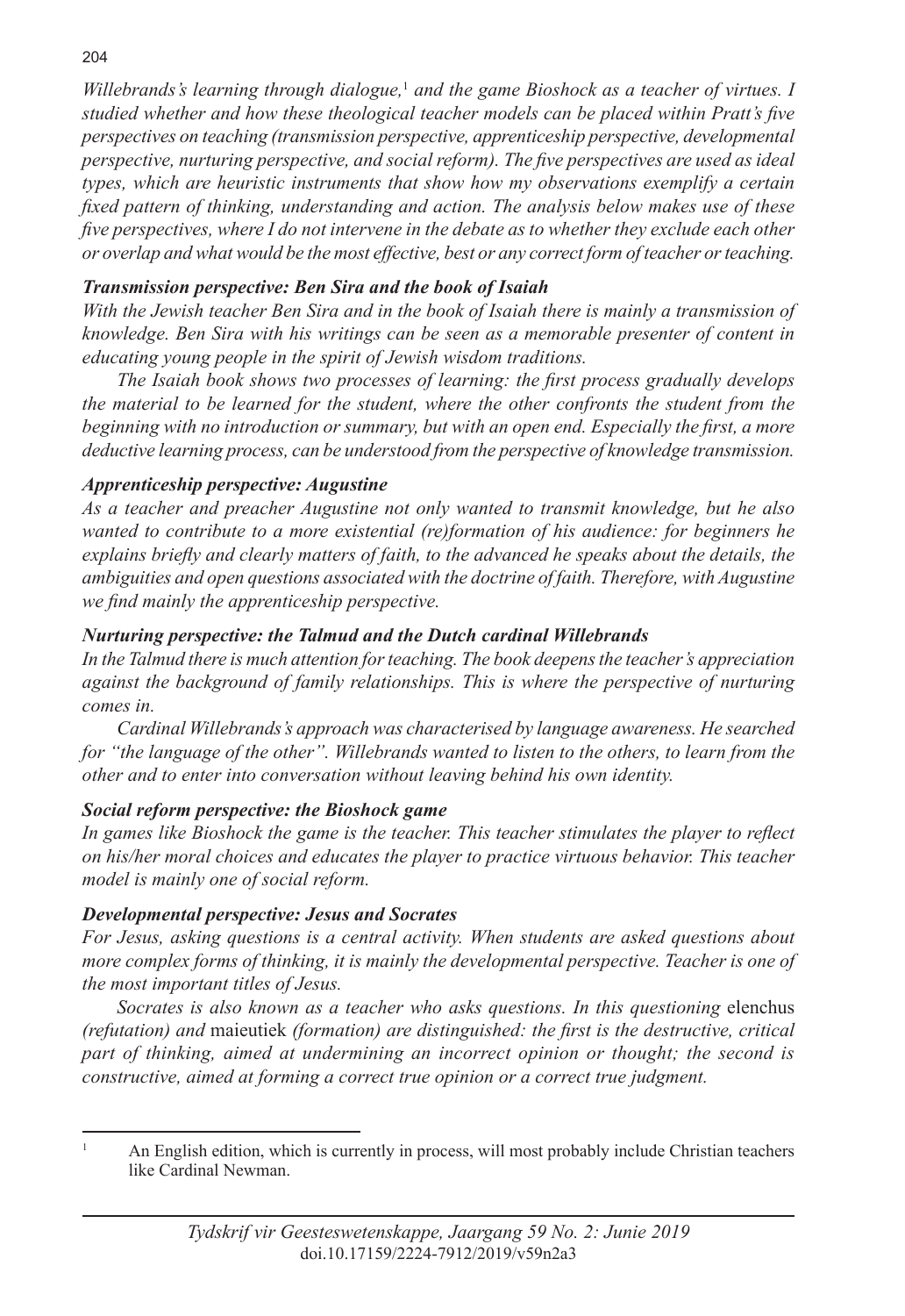*Furthermore, I studied how to elaborate these theological teacher models by considering the effectiveness of a discussion, as well as typical theological teacher guidance skills.*

#### *A more effective discussion*

*In earlier research, doing philosophy at a higher level was found, first, in the presence of shared guidance of the discussion by the teacher and the students, and second, rather in a philosophical dialogue in the form of a discussion than in the form of classroom talk.* 

#### *Showing understanding, giving space and listening*

*Earlier research also showed that the specific contribution of a more effective religious education and/or world view teacher is to show understanding, give space and listen. I conclude that this is close to Pratt's perspective of nurturing. This perspective of nurturing, trust, challenging and achievable goals, encouragement and clear expectations is for the time being the most extensive theological teacher model. Possibly this is in the heart of the matter of religious education and/or world view teachers.*

#### *Witness and witnessing*

*As Pollefeyt stated, a religious education and/or world view teacher is a witness, specialist and moderator. The teacher is a committed witness to his or her own world view, which has been obtained by himself or herself.*

*However, the teacher is also a committed witness to the students' world view, where the students' world view will be obtained by the students themselves.*

*I conclude that reflections about theological teacher models are worthwhile to present in education. It is important that teachers, partly thanks to these models, can show appropriate domain-specific teacher behavior at the right time, and with the right goal in mind. The value of the above elaboration does not have to be limited to secondary education, but is also valuable for lecturers at university level.*

- **KEY WORDS:** Teacher, teaching, teacherhood, education, classroom, secondary school, learning, curriculum, student, theology, educational research, philosophy education, ethics education, religious education, worldview education, qualitative research, dialogue, discussion, socratic method
- **TREFWOORDEN:** Leraar, doceren, leraarschap, onderwijs, klas, middelbare school, leren, curriculum, leerling, theologie, onderwijsonderzoek, filosofie, ethiek, levensbeschouwingsonderwijs, kwalitatief onderzoek, dialoog, discussie, socratisch gesprek

## **OPSOMMING**

Een schoolcurriculum gaat niet alleen over de inhoud en het leren van de leerlingen, maar ook over het handelen van de docent. In het essay wordt gekeken welke bijdrage theologische leraarsmodellen kunnen leveren aan het onderwijs. Om dit te onderzoeken, wordt eerst bestudeerd of en hoe theologische leraarsmodellen te plaatsen zijn binnen recente wetenschappelijke onderwijskundige literatuur. De volgende theologische leraarsmodellen zijn nader onderzocht vanuit vijf perspectieven op docentschap (kennisoverdracht, meester-gezel, ontwikkelgericht, zorg en sociale verandering): het Jesajaboek als leraar, Socrates als leermeester, Ben Sira als leerhuis en leerstoel, Jezus die vragen stelt, het leren rond de Tora en familieverhoudingen, Augustinus' visie op de goede overdracht van kennis en vaardigheden, kardinaal Willebrands' leren door dialoog en de game Bioshock als leraar van deugden. Vervolgens wordt meer reliëf gegeven aan de theologische leraarsmodellen door de effectiviteit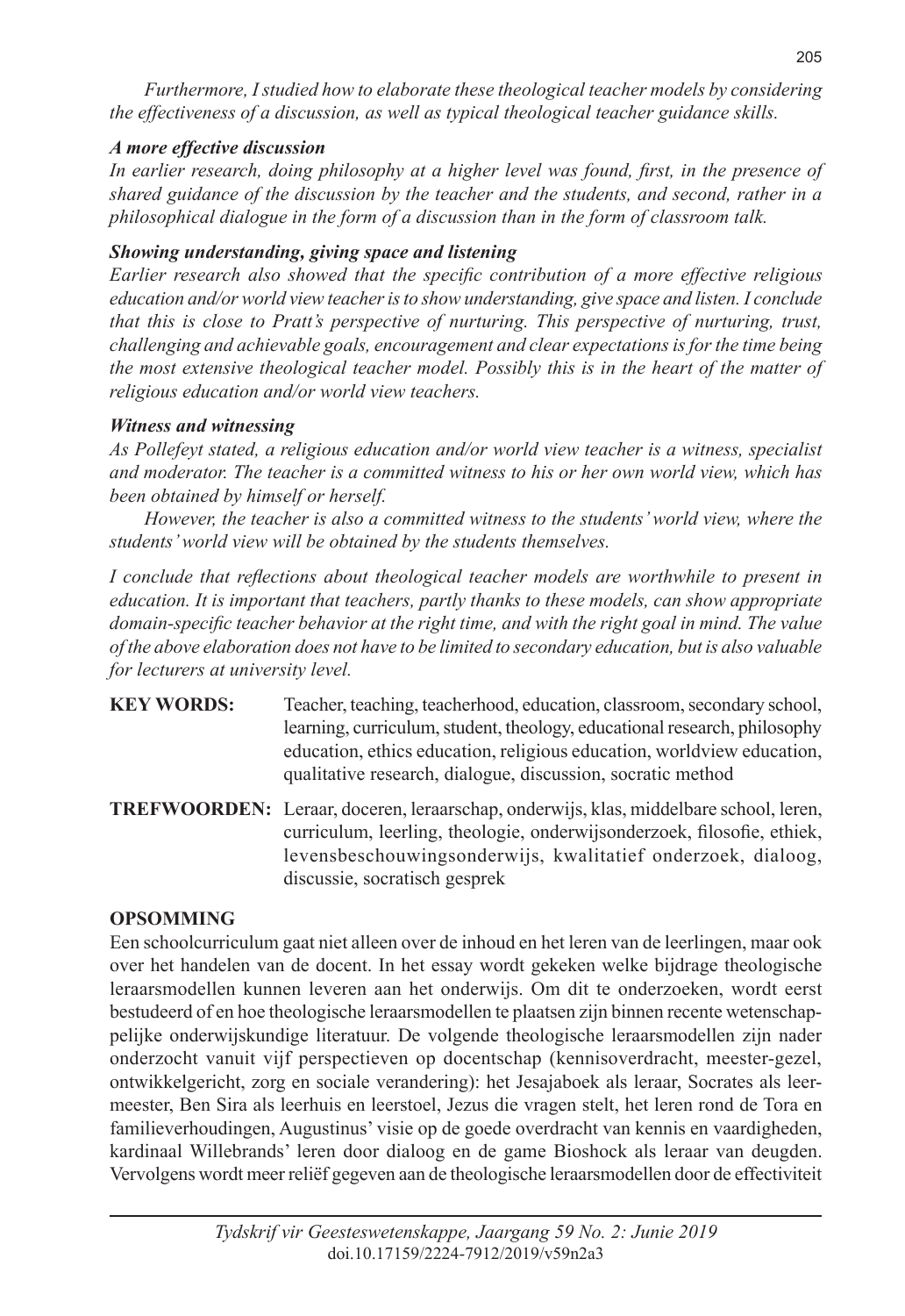van de discussie nader te beschouwen, als ook typische theologische docentbegeleidingsvaardigheden.

#### **INLEIDING**

In de Curriculumspiegel 20172 wordt iedereen die vanuit praktijk, beleid, wetenschap en maatschappij bijdraagt aan het onderwijs in Nederland een spiegel voorgehouden. Die spiegel bestaat uit een overzicht van en inzicht in de belangrijkste ontwikkelingen, knelpunten en uitdagingen rond middelbare schoolvakken. De Curriculumspiegel bestaat uit twee delen. In het eerste deel komen algemene thema's aan de orde zoals curriculaire samenhang, curriculum en toetsing, en curriculum en ICT. In het daarop volgende tweede deel staan vakgebieden als Nederlands, rekenen/wiskunde, en mens- en maatschappijvakken centraal.

Het schoolvak godsdienst en/of levensbeschouwing wordt op zeer veel scholen binnen het secundaire onderwijs gegeven en daarom zou het lonen ook iedereen die bijdraagt aan het onderwijs in Nederland hiermee te confronteren. Echter, het woord godsdienst komt in de Curriculumspiegel helemaal niet voor en het woord levensbeschouwing komt tweemaal voor. De eerste keer als de samenhang tussen verschillende vakken wordt besproken. Er wordt dan verwezen naar het primaire onderwijs waar vormen van (vakken)integratie mogelijk zijn, bijvoorbeeld tussen sociaal-emotionele ontwikkeling en levensbeschouwing.<sup>3</sup> De tweede keer binnen de context van het schoolvak filosofie, als ter sprake komt dat her en der geëxperimenteerd wordt met hybride vakken als LEF (levensbeschouwing, ethiek en filosofie).<sup>4</sup> Ik concludeer dat volgens de makers van de Curriculumspiegel het schoolvak godsdienst en/of levensbeschouwing momenteel slechts een kleine bijdrage levert aan onderwijs Nederland.

Toch heeft het vak godsdienst en/of levensbeschouwing de laatste jaren niet stil gestaan. Zo is er nagedacht en geschreven over onder andere een kerncurriculum voor het vakgebied religie en levensbeschouwing in het voortgezet onderwijs,<sup>5</sup> theologische meta-concepten in het vo,<sup>6</sup> relevantie van religieus-educatief leren dat aandacht heeft voor de ervaringsdimensie<sup>7</sup> en toekomstgericht onderwijs in de maatschappijvakken vanuit levensbeschouwing.<sup>8</sup> Ook is in Nederland Monique van Dijk-Groeneboer benoemd tot hoogleraar religieuze educatie en wordt er gewerkt aan een breed gedragen handboek op het gebied van vakdidactiek godsdienst en/of levensbeschouwing. Waarom kan het onderwijs in Nederland niet over deze belangrijke ontwikkelingen lezen?

Zaken betreffende een curriculum gaan niet alleen over de inhoud en het leren van de leerlingen, maar ook over het handelen van de docent.<sup>9</sup> In het voorliggende essay schets ik

<sup>2</sup> E. Folmer, A. Koopmans-van Noorel, W. Kuiper, *Curriculumspiegel 2017*, SLO (nationaal expertisecentrum leerplanontwikkeling), Enschede 2017.

 $\frac{3}{4}$  *Ibid.*, 41.

<sup>4</sup> *Ibid.*, 331.

<sup>5</sup> M.A. Davidsen, J.A.J. Den Ouden, T. Visser, M. Lammers, Religie en levensbeschouwing: rationale voor een kerncurriculum vo, *Narthex* 2017, 17-26.

<sup>6</sup> P. Vermeer, Meta-concepts, thinking skills and religious education, *British Journal of Religious Education, 34(3)*, 2012, 333-347.

<sup>7</sup> T. Elshof, Mystagogie in religieuze educatie, *Tijdschrift voor Theologie, 56(1)*, 2016, 51-69.

<sup>8</sup> K. Hamers, *Dialogisch schrijven*. In: T. Béneker, *Toekomstgericht onderwijs in de maatschappijvakken. Een vakdidactisch perspectief vanuit de schoolvakken aardrijkskunde, economie, geschiedenis, levensbeschouwing en maatschappijleer*, LEMM, Amsterdam 2017, 61-72.

<sup>9</sup> J. Imants, *Beter leren door leiderschap*, Hogeschool Edith Stein/ Onderwijskundigcentrum Twente en Expertis, Hengelo, 2010, 5.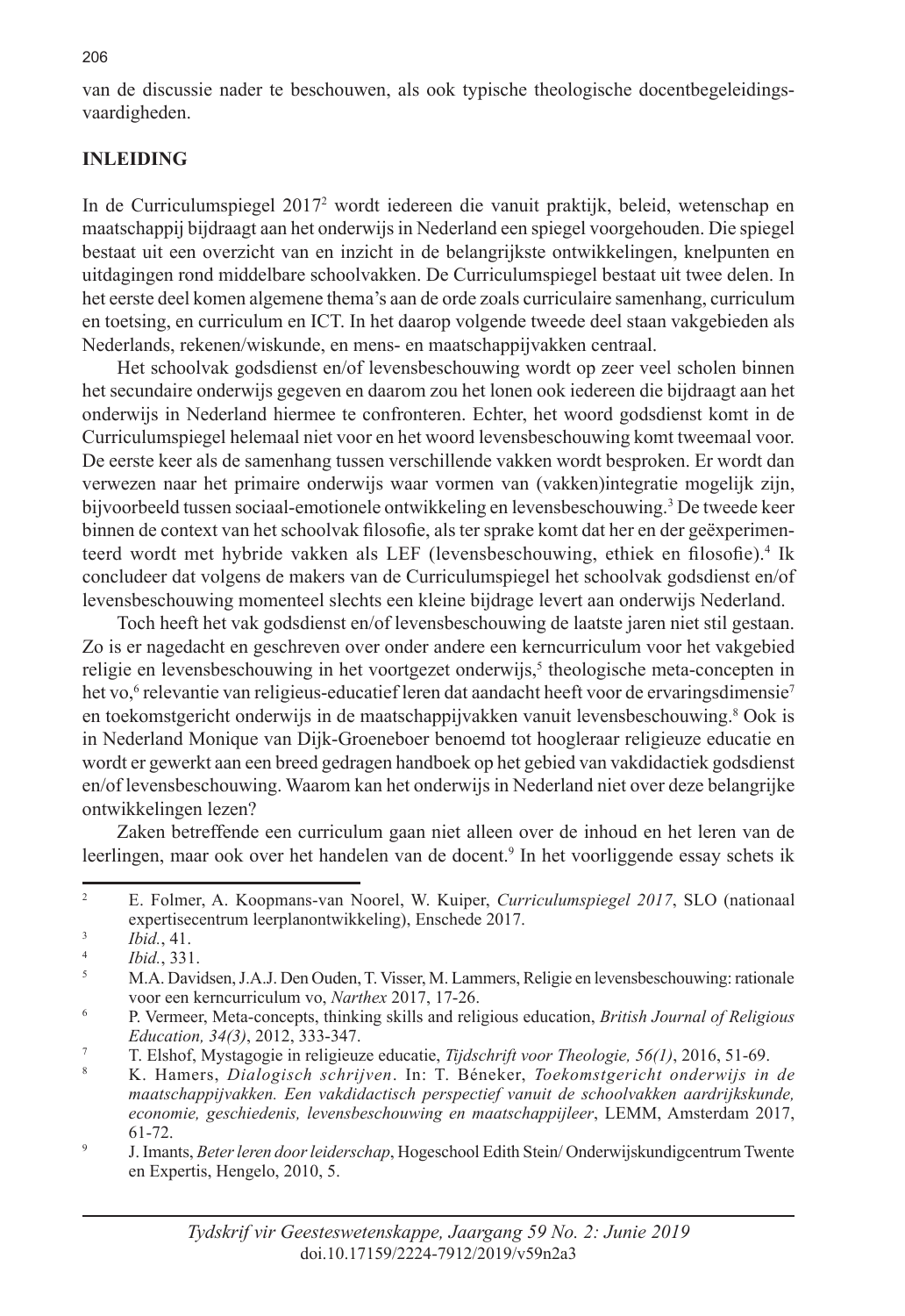onderwerpen op het gebied van docenthandelen die in de Curriculumspiegel voor het schoolvak godsdienst en/of levensbeschouwing aan de orde hadden kunnen komen. Ik schets die aan de hand van een bespreking van het boek van Bart Koet en Archibald van Wieringen, *Modellen van leraarschap van Jesaja tot Bioshock*, waarin een aantal leraren uit de theologische geschiedenis wordt gepresenteerd.10 In dit essay wordt dus een bespiegeling gegeven over welke vakspecifieke bijdrage theologische leraarsmodellen kunnen leveren aan het onderwijs. Om dit te onderzoeken, wordt eerst bestudeerd of en hoe theologische leraarsmodellen te plaatsen zijn binnen recente wetenschappelijke onderwijskundige literatuur. Daarna wordt in het tweede deel meer reliëf gegeven aan de theologische leraarsmodellen.

## **LERAARSCHAP**

## **Perspectieven bij Pratt**

Een onderwijskundige die veel geschreven heeft over leraarschap in het algemeen (dus niet specifiek in de context van godsdienst en/of levensbeschouwing) is Daniel Pratt. Volgens hem zijn er vijf perspectieven op docentschap.11 Het eerste perspectief is kennisoverdracht ("transmission perspective") en hiermee verwijst Pratt naar memorabele presenteerders van inhoud. Meester-gezel ("apprenticeship perspective") is het tweede perspectief en dat kennen we van het vroegere ambachts-/gildewezen en zien we tegenwoordig nog steeds in het leerlingwezen. Het derde, ontwikkelgerichte perspectief ("developmental perspective"), is zichtbaar wanneer aan de leerlingen vragen naar meer complexe vormen van denken worden gesteld. Het vierde perspectief is er een van zorg, vertrouwen, uitdagende en bereikbare doelen, aanmoedigingen en duidelijke verwachtingen ("nurturing perspective"). Het vijfde en laatste perspectief van sociale verandering ("social reform perspective") moedigt een kritische houding aan en een houding van actie kunnen ondernemen om het leven te verbeteren.

Allereerst wordt hier bestudeerd of en hoe theologische leraarsmodellen in de bundel van Koet en Van Wieringen te plaatsen zijn binnen dit recente wetenschappelijk didactische discours.12 Ik hanteer de vijf perspectieven als ideaaltypen, als heuristisch instrument dat laat zien hoe mijn observaties een bepaald vast patroon van denken, begrijpen en handelen exemplificeren.13 Onderstaande analyse gaat uit van gelijkwaardigheid van de vijf perspectieven. Ik meng me niet in het debat of ze elkaar uitsluiten of juist overlappen en wat de effectiefste, beste of enig juiste vorm van docent of doceren zou zijn.

## **Pratt's perspectieven en theologische leraarsmodellen**

In de bundel van Koet en Van Wieringen wordt een aantal leraren uit de geschiedenis van de theologie gepresenteerd. De leraar is degene die verantwoordelijk is voor het onderwijsleerproces, vroeger in scholen en heden ten dage in de klas. De vraag is nu: Hoe doet hij dat? Legt hij uit aan de leerlingen, doet hij voor, stelt hij vragen aan ze? De volgende theologische

<sup>10</sup> B.J. Koet, A.L.H.M. Van Wieringen, *Modellen van leraarschap van Jesaja tot Bioshock*, Parthenon, Almere 2017.

<sup>11</sup> D.D. Pratt and Associates, *Five Perspectives on Teaching in Adult & Higher Education*, Krieger Publishing, Malabar FL 1998.

<sup>12</sup> TPI, *Teaching Perspectives Inventory*. Opgehaald op 7 februari 2019, van http://www. teachingperspectives.com/tpi/.

<sup>13</sup> M. Weber, *Wirtschaft und Gesellschaft (Revidierte Studienausgabe)*, Mohr, Tübingen 1972, 14.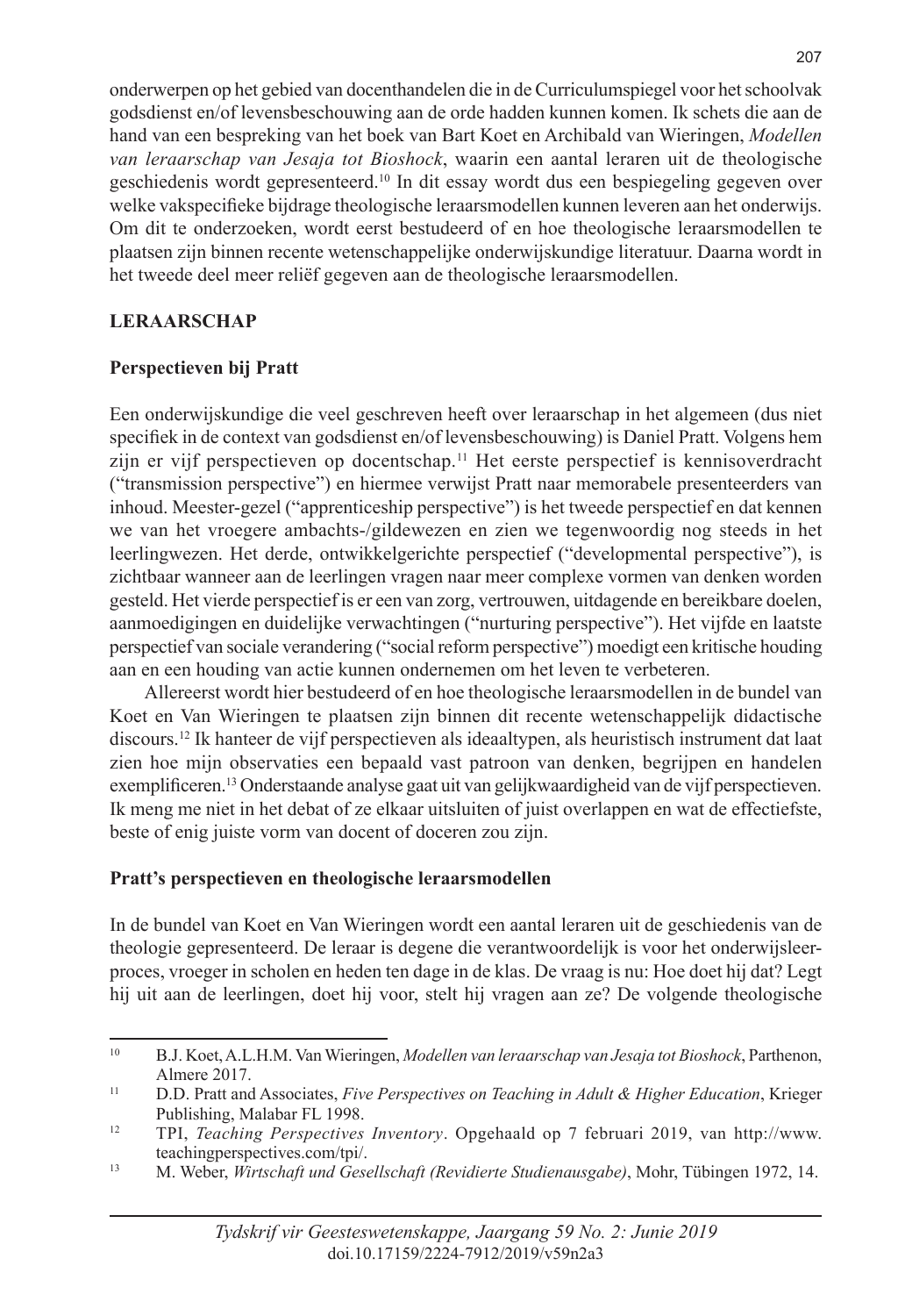leraarsmodellen uit de bundel zijn hier nader onderzocht: het Jesajaboek als leraar, Socrates als leermeester, Ben Sira als leerhuis en leerstoel, Jezus die vragen stelt, het leren rond de Tora en familieverhoudingen, Augustinus' visie op de goede overdracht van kennis en vaardigheden, kardinaal Willebrands' leren door dialoog en de game Bioshock als leraar van deugden. Ik categoriseer deze modellen aan de hand van de vijf perspectieven op docentschap van Pratt.

## *Kennisoverdracht*

Bij Ben Sira en in het Jesajaboek is vooral sprake van kennisoverdracht. De joodse leraar Ben Sira kan met zijn geschrift gezien worden als een memorabele presenteerder van inhoud bij het opvoeden van jonge mensen in de geest van Joodse wijsheidstradities. Hij wil onderwijzen voor zijn directe omgeving en voor de wijde wereld, en niet alleen voor zijn eigen tijdgenoten, maar ook voor toekomstige generaties. Hij dringt er op aan om zijn advies ten volle ter harte te nemen: "Luister en kijk goed, zorg dat je op de juiste plaats aanwezig bent, ga met de juiste mensen om". En zoals steeds in zijn geschrift, eindigt ook deze passage met het benadrukken van "[…] *oprecht geloof in God*".14

Leren is belangrijk in het Jesajaboek. Niet alleen de vraag wat er geleerd moet worden (het Jesajaboek als geheel), maar ook de vraag wie er moet leren (de lezer), is van belang. Jesaja lijkt niet de leraar, maar eerder de eerste leerling van de Heer.15 Het Jesajaboek vertoont twee leerlijnen: de ene leerlijn bouwt stapje voor stapje de te leren stof op voor de leerling, de andere leerlijn gooit de leerling vanaf het begin in het diepe. Met name bij de eerste, meer deductieve leerlijn, sluit het perspectief van kennisoverdracht aan: "[d]e nieuwe situatie van troost, vergeving en redding is niet alleen aangebroken, de […] lezer wordt er rechtstreeks bij betrokken. En hij hoeft daar niets bijzonders voor te doen, zelf aangesproken als hij is! Met deze ontknoping voltooit zich de eerste leerlijn doorheen het Jesajaboek".16

## *Meester-gezel*

Augustinus streefde als leraar en predikant niet alleen kennisoverdracht na, maar hij wilde ook bijdragen aan een meer existentiële (om-)vorming van zijn publiek. We treffen bij Augustinus vooral het meester-gezel model aan. Een goede leraar zou zich als volgt aan het niveau van zijn gehoor kunnen aanpassen: voor beginners zet hij kort en helder geloofszaken uiteen, tot de gevorderden spreekt hij over de details, de onduidelijkheden en open vragen die verbonden zijn aan de geloofsleerstof. Zo kiest Augustinus voor beginnende gelovigen voor de vorm van een gebed om zijn godsbeeld te verwoorden, want een polemiek zou slechts tot de aanname van een nieuwe overtuiging in plaats van tot het begin van een omvorming hebben geleid.17 Twijfel over het diepste wezen van God en mens acht Augustinus slechts heilzaam voor gevorderden en hiervoor neemt Augustinus tot 399 de rol aan van *mediator*, tot 405 die van jurist en vanaf 405 de rol van docent en mystagoog.18

<sup>&</sup>lt;sup>14</sup> P. Beentjes, Ben Sira. Leermeester en pedagoog  $(n, 9)$ , 73.

<sup>15</sup> A. Van Wieringen, Het Jesajaboek als leraar. Leerprocessen voor de tekst-immanente lezer (n. 9), 23.

<sup>16</sup> *Ibid*., 34.

<sup>17</sup> P. Van Geest, Confronterend én innemend leraarschap. Augustinus' visie op de goede overdracht van kennis en vaardigheden (n. 9), 146.

<sup>18</sup> *Ibid.*, 147.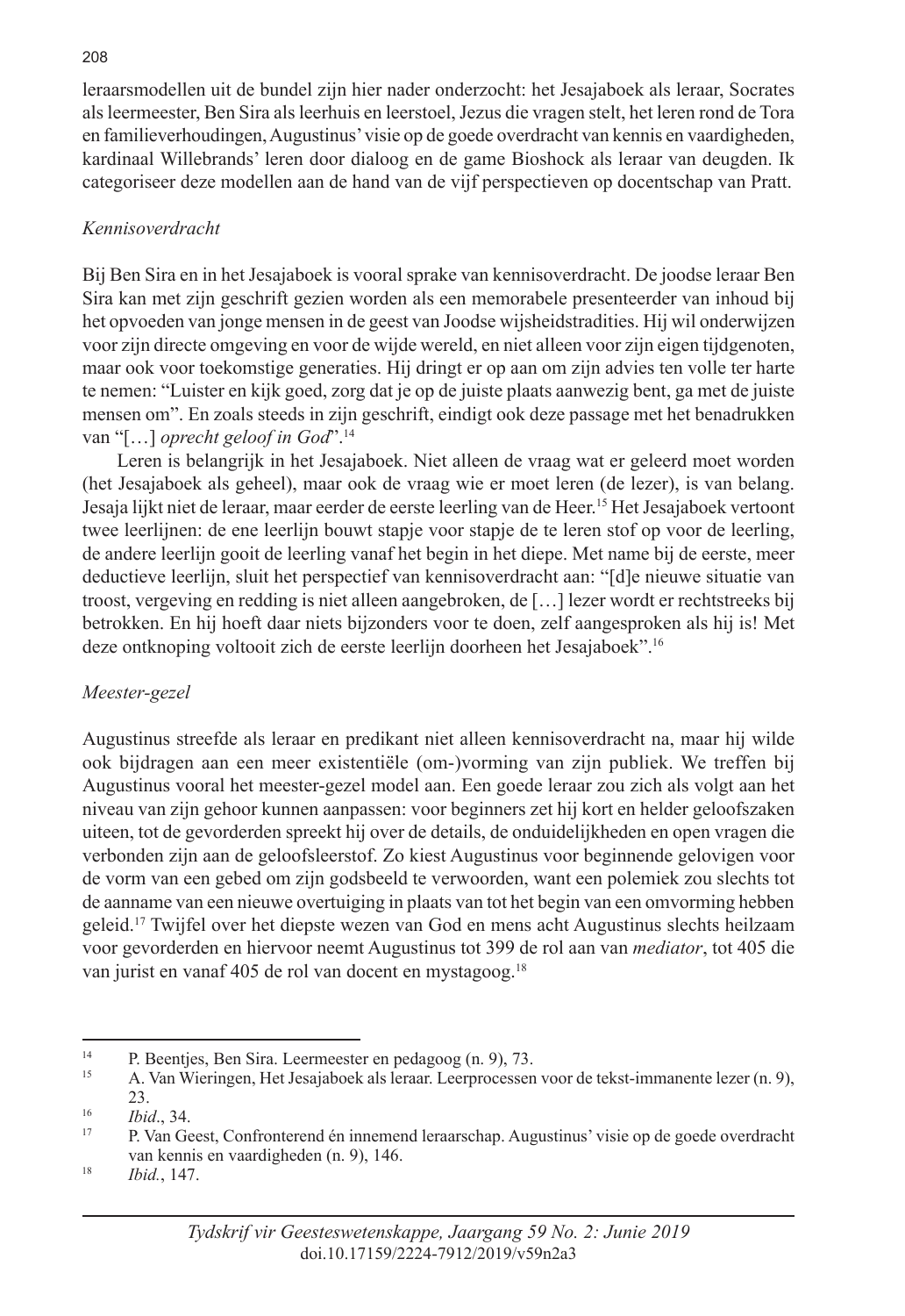#### *Zorg*

In de Talmoed wordt veel over het leraarschap gesproken. Het boek diept de waardering van de leraar tegen de achtergrond van familierelaties uit. Hier dient zich dan ook vooral het perspectief van "nurturing" aan. Het leren rond de Tora moest gecombineerd worden met een ambacht en met de zorgen voor een gezin of familieleden. Bijvoorbeeld: de rol van een echtgenote is beperkt als het gaat om de mogelijkheid van Torastudie, maar uitgebreid als het gaat om de zorg voor en de opvoeding van de kinderen.

Bij Gregorius de Grote is met name sprake van zorg, vertrouwen, uitdagende en bereikbare doelen, aanmoedigingen en duidelijke verwachtingen. Zijn leraarsmodel is de leraar als zielenherder die verantwoordelijk is voor een geloofsgemeenschap. Gregorius schetst "het profiel van de ideale geestelijk leidsman en formuleert de noodzakelijke competenties die hem in staat zullen stellen behulpzaam te zijn in het bevorderen van de spirituele groei van de zielen die aan zijn zorg zijn toevertrouwd. Het moderne onderscheid tussen pastorale zorg en geestelijke leiding is hem daarbij vreemd. […] Volgens Gregorius de Grote is de zielzorg (*cura pastoralis*) een kunst, de kunst der kunsten […]. Zoals niemand zal overwegen bij ziekte een arts zonder kennis te raadplegen, zo acht hij het onvoorstelbaar dat iemand zich zonder enige bagage aan de verantwoordelijkheid van het herdersambt zou wagen".19

Er is vooral sprake van zorg, vertrouwen, uitdagende en bereikbare doelen, aanmoedigingen en duidelijke verwachtingen bij kardinaal Willebrands. Zijn leraarsmodel ontstond in de colleges die Willebrands in de jaren 60 gaf. Deze leraar kenmerkte zich door een historische en inductieve aanpak. Zijn historische aanpak kwam vanuit de bronnentheologie, maar dan zonder het scholastieke jargon. Zijn inductieve aanpak sloot enerzijds aan bij de aanpak van godsdienstpedagoog Newman en was anderzijds een bewuste manier om toenadering tot de ander te zoeken.

Newman vroeg zich af hoe een mens die leeft in een laat-Europese denk- en geloofsgeschiedenis, en wiens geloofskracht poreus en belast is, tot een godsdienstige waarheid gebracht kon worden.20 Volgens Newman kon het overbrengen van zo'n waarheid niet op deductieve manier gebeuren. Zijn methode was gebaseerd op inductieve opeenstapelingen van waarschijnlijkheden die na verloop van tijd een acceptabel bewijs gaven.21 Hij probeerde vanuit de praktijk van het leven aansluiting te vinden bij het geloof. Zijn methode wordt ook wel *Lehrstückeinheit* genoemd.22

Willebrands' aanpak kenmerkte zich door taalbewustheid. Hij ging op zoek "naar de taal van de ander. Voor een publiek van niet-katholieken was een bredere visie op katholiciteit vereist, een die diversiteit insluit, en waarbij de gevoeligheid voor de ander fundamenteel was".23 Zo ontstond een vorm van leraarschap die de dialoog centraal stelde: "Willebrands wenste te luisteren naar de anderen, te leren van de ander en in gesprek te treden zonder de eigenheid achter te laten".24

<sup>19</sup> A. Smeets, Jobs beste leerling. Een verkenning van het leraarschap van Gregorius de Grote (n. 9), 159-160.

<sup>20</sup> J.H. Newman S.Th.D., *Werken van Newman II, Het begrip universiteit,* vertaald door Fr. Aurelius Pompen O.F.M., Paul Brand, Bussum 1946, 170.

 $\frac{21}{22}$  *Ibid.*, 171.

 $\frac{22}{23}$  *Ibid.*, 170.

<sup>23</sup> K. Schelkens, Leren door dialoog. Jo Willebrands als preconciliaire grondlegger van het oecumenisch leren (n. 9), 225.

<sup>24</sup> *Ibid.*, 225.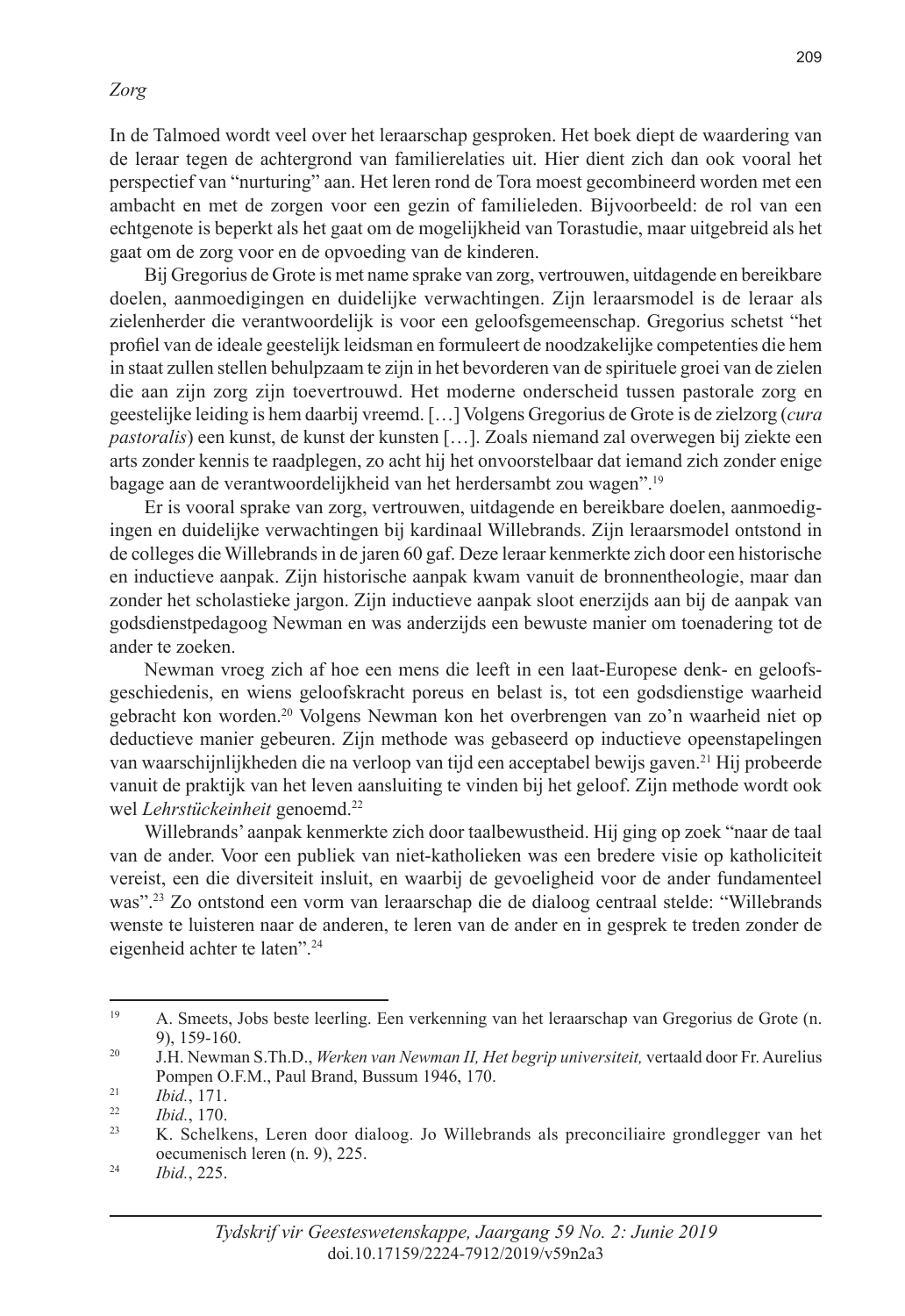## 210 *Sociale verandering*

Bij games als *Bioshock* (2014) is de game de leraar. Deze leraar stimuleert de speler te reflecteren over zijn/haar morele keuzes en voedt de speler op tot het (in)oefenen van deugdethisch gedrag. Dit leraarsmodel is er vooral een van sociale verandering. De kern van de game is de volgende. "Voor je staat een klein, genetisch gemanipuleerd meisje. Ze hurkt bang in een hoek en houdt haar handen beschermend omhoog. Ze smeekt je haar niet aan te raken. [...] Je hebt twee opties: "oogsten" ("harvest") of "redden" ("rescue").<sup>25</sup> Als je "oogsten" kiest, dan overleeft het meisje het niet, maar krijg je 160 punten. Als je haar redt, dan krijg je slechts 80 punten. In het spel krijg je 21 keer een meisje te zien dat je kunt opofferen of redden. Je moet proberen zoveel mogelijk punten te veroveren. Het dilemma van het spel is: red je meisjes maar krijg je minder punten, of offer je ze op en krijg je meer punten. Speltechnisch kun je het beste maar één ding doen: opofferen. Dat levert immers de best mogelijke uitkomst op. Maar *Bioshock* doet alle moeite om de speler aan het twijfelen te brengen over deze schijnbaar eenvoudige keuze.

## *Ontwikkelgericht*

Bij Jezus is vragen stellen een centrale activiteit. Wanneer aan leerlingen vragen naar meer complexe vormen van denken worden gesteld, dan draait het met name om het "developmental" leraarsmodel. Leraar is een van de belangrijkste titels van Jezus. Een van zijn pedagogische principes kan met enige voorzichtigheid beschouwd worden als narratieve pedagogie, dat wil zeggen de pedagogie die zich bedient van een verhaal om pedagogische inzichten en dilemma's duidelijk te maken. Dit is een klassieke manier van leren: Plato verwoordde zijn filosofie ook wel in metaforen (bijvoorbeeld in de *Allegorie van de grot*), Sartre in toneelstukken (bijvoorbeeld in *Huis Clos*).

Het evangelie is enerzijds een verhaal over Jezus waarin al vertellend duidelijk wordt gemaakt hoe Jezus leraar is, anderzijds laat dat verhaal, het evangelie, ook zien dat Jezus zelf verhalen vertelt om zijn leer duidelijk te maken. In het Lucasevangelie beantwoordt Jezus verschillende malen een vraag met een tegenvraag. Bijvoorbeeld wanneer Jezus' ouders Jezus in de tempel vinden, stelt Maria eerst een vraag (Lc 2:48) en reageert Jezus op de vraag met twee tegenvragen: *Wat is het, dat jullie Mij gezocht hebben? Wisten jullie niet, dat Ik moet zijn in de dingen Mijns Vaders?* (Lc 2:49). "Vragen en tegenvragen zijn dus een heel markant onderdeel van Jezus' optreden als leraar. Door op vragen met vragen te reageren presenteert Jezus zich als een leraar die telkens weer zijn gehoor verleidt tot zelf denken".26

Ook bij Socrates draait het met name om het "developmental" leraarsmodel. Ook hij wordt gekend als leraar die vragen stelt. Daarin worden *elenchus* (weerlegging) en *maieutiek* (vorming) onderscheiden: het eerste is het destructieve, kritische deel van het denken, gericht op het ondergraven van een onjuiste mening of gedachte; het tweede is constructief, gericht op de vorming van een juiste ware mening of een juist waar oordeel. Onderwijs dat zijn naam waardig is, richt zich zowel op kwalificatie (meetbare leerresultaten van leerlingen) als op socialisatie en personificatie<sup>27</sup> (zie ook de drie hoofddoelstellingen van het nieuwe nationale

<sup>25</sup> F. Bosman, Het dilemma van de kleine zusjes. Games als leraar van deugden: de casus van Bioshock (n. 9), 249.

<sup>&</sup>lt;sup>26</sup> B.J. Koet, Jezus als leerling in Lucas 2:46. Vragen stellen als het begin van leraar-zijn (n. 9), 89.<br><sup>27</sup> G.J. Biesta *The beguttful visk of education*, Paradigm Publishers, Boulder, CO 2014.

<sup>27</sup> G.J. Biesta, *The beautiful risk of education*, Paradigm Publishers, Boulder, CO 2014.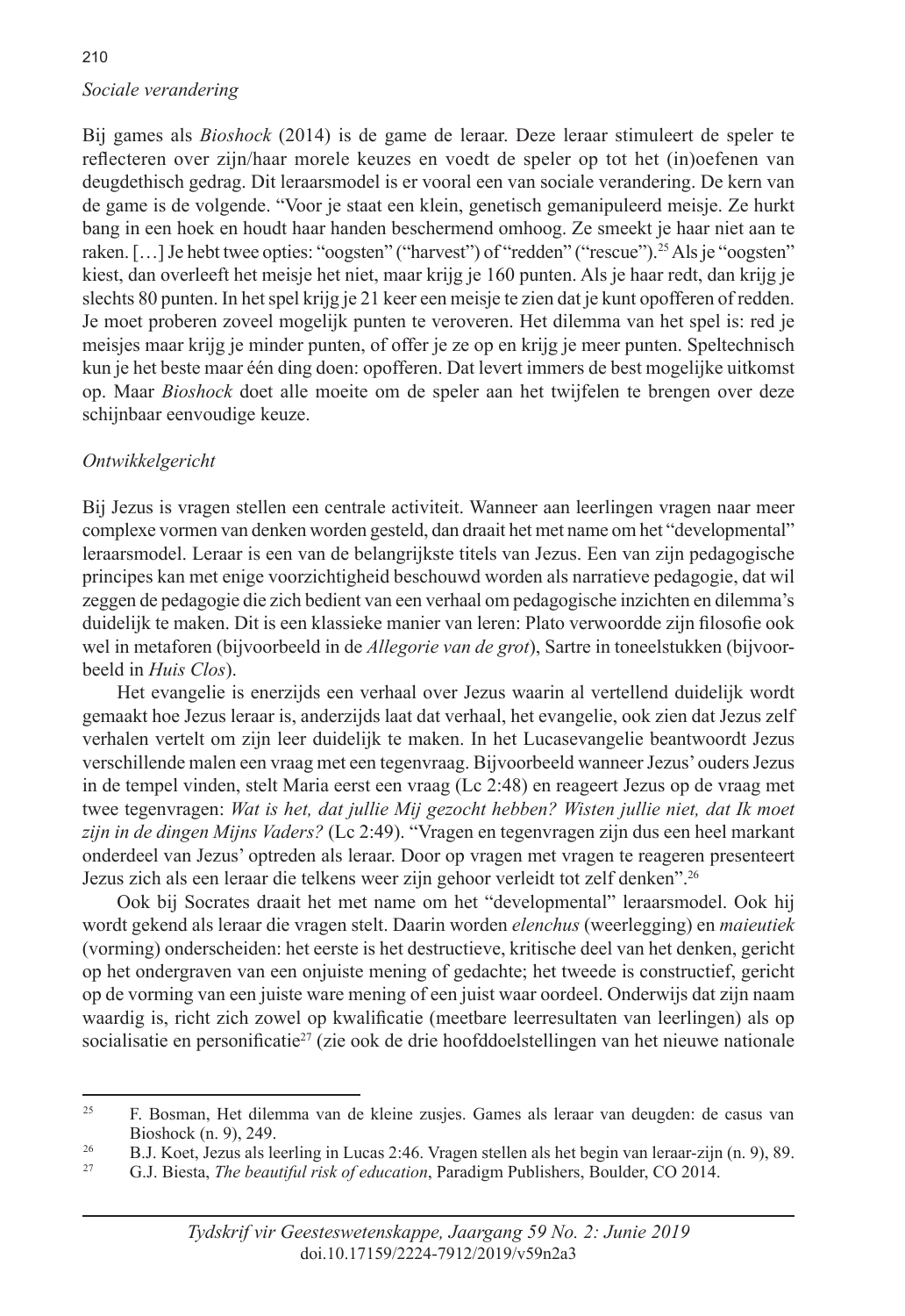curriculum voor de middelbare school).28 Met de *maieutiek*, de "verloskundige" praktijk van Socrates, zou men "zich goed kunnen voorstellen dat de leermeester Socrates steun en inspiratie verschaft aan de pleidooien die tegenwoordig in de onderwijswereld gevoerd worden voor meer *Bildung*, de brede vorming van studenten tot volwaardige individuen die zelf hun leven vormgeven en hun innerlijke vrijheid ontwikkelen".29

Om dit nader te concretiseren maak ik een uitstapje naar het socratisch gesprek waar het filosofieonderwijs gebruik van maakt. Wat methodiek betreft, begint een socratisch gesprek met een fundamentele vraag. Daarna onderzoeken leerlingen langdurig voorbeelden uit hun eigen ervaring, waarbij ze steeds zoeken naar consensus. In Nederland zijn niet alle filosofiedocenten academische en getrainde filosofen die onderzoekend en toetsend het filosofisch gehalte (kunnen) bewaken. De vorming van een juiste mening betreft hier eerder evaluatief redeneren en laten volgen door een alternatieve verklaring/reden/verband, dan argumenteren (voor- en tegenargumenten) en een logisch correct betoog opzetten en houden. De filosofische vaardigheid reflecteren leidt expliciet *niet* tot een eindoordeel. Hiervoor wordt aansluiting gezocht bij Kessels: geen confrontatie en geen strijd.30 Samenvattend:

- Het socratisch gesprek is gestandaardiseerd: deelnemers reflecteren systematisch op hun ervaringen.
- Het socratisch gesprek is complex: de docent is gericht op vakkennis, op het leren door leerlingen en op zijn vaardigheden als gespreksleider.
- Het socratisch gesprek combineert filosofische kennis en vaardigheden.
- Het socratisch gesprek heeft expliciet aandacht voor filosofische kernconcepten (vrijheid, vriendschap, kritisch denken): de gespreksleider maakt notulen, waarin hij verbanden verheldert. Ook kan door de docent of de deelnemers een metagesprek worden aangevraagd. Een metagesprek is een gesprek over het feitelijke gesprek.
- Het socratisch gesprek maakt gebruik van de eigen ervaring als levensechte context.
- Het socratisch gesprek maakt gebruik van de *elenchus* en de *maieutiek.*<sup>31</sup>

Wat dus zeker gewaarborgd dient worden "is de permanente socratische onrust van de kritische zelfverantwoording, het onderwerpen van je leven aan een redelijke zelfkritiek. Als je iets kunt leren van Socrates als leraar is het precies dit".32

#### *Conclusie*

Uit bovenstaande blijkt dat, en ook hoe, theologische leraarsmodellen te plaatsen zijn binnen recente onderwijskundige literatuur. Hieronder worden deze theologische leraarsmodellen verder uitgewerkt.

<sup>28</sup> Ministerie van Onderwijs, Cultuur en Wetenschap, *Ons onderwijs2032. Eindadvies.* Den Haag 2016.

<sup>&</sup>lt;sup>29</sup> R. Te Velde, Wat kunnen we leren van Socrates? Het beeld van Socrates als leraar in de dialogen van Plato (n. 9), 42.

<sup>30</sup> J. Kessels, *Socrates op de markt: Filosofie in bedrijf* (2nd ed.), Boom, Amsterdam 1999, 179.

<sup>31</sup> N. Kienstra, *Effectief filosoferen in de klas. Docenten zelf lesontwerpen laten maken in het schoolvak Filosofie*, Proefschrift Radboud Universiteit, Ipskamp Printing, Enschede 2016, 51.

 $32$  R. Te Velde, Wat kunnen we leren van Socrates (n. 9), 58.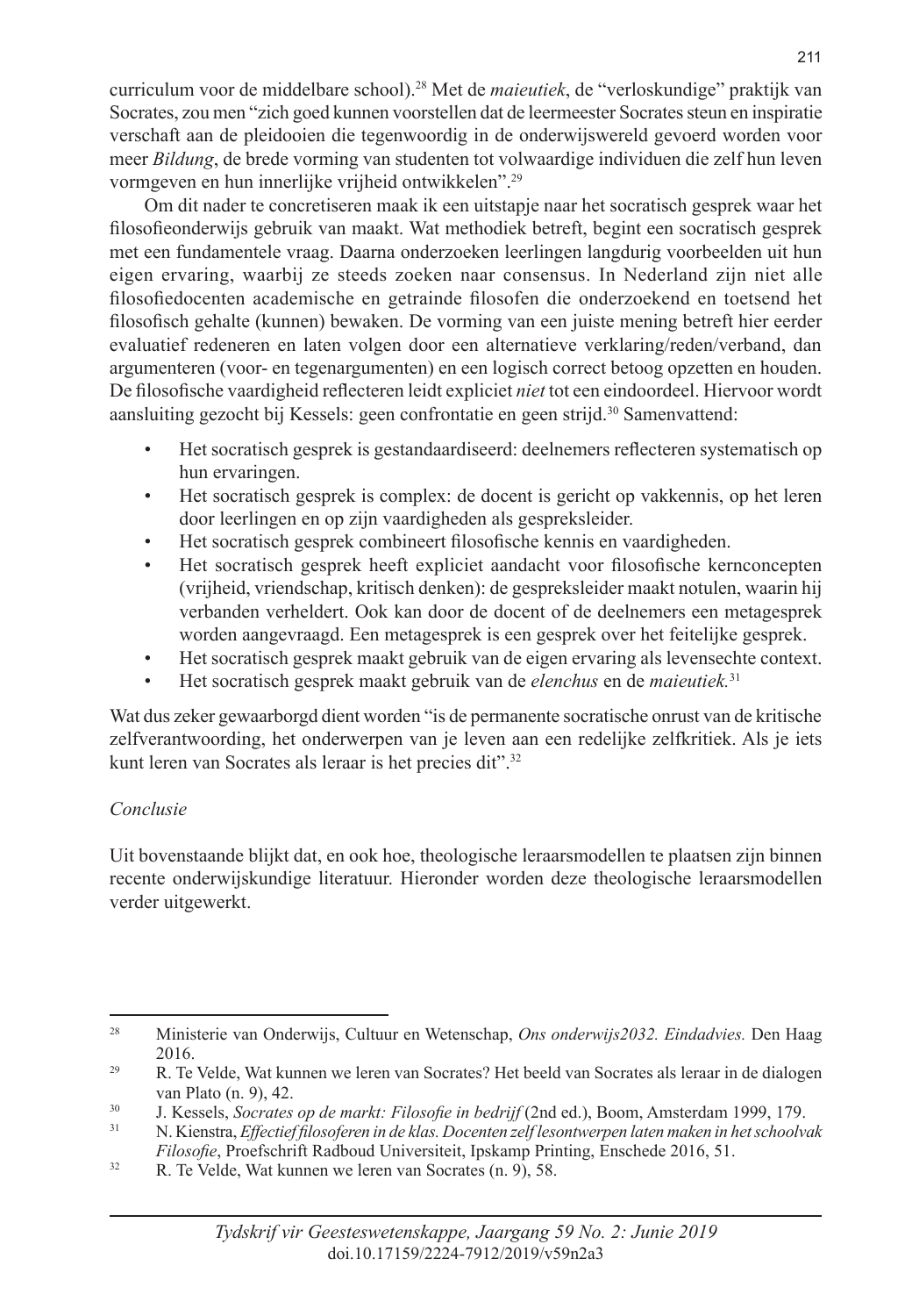## **RELIËF AAN THEOLOGISCHE LERAARSMODELLEN**

#### **Discussie effectiever maken**

Een belangrijke leertheorie die ervan uitgaat dat leerlingen leren door zelf kennis te construeren, is het constructivisme.33 Leren wordt hier beschouwd als hoofdzakelijk een interactief proces, waarbij nieuwe kennis en vaardigheden worden geconstrueerd die gebaseerd zijn op informatie die reeds bij de persoon aanwezig is.34 Docenten kunnen variëren in hun manier van onderwijzen: meer open of meer gesloten.35 Perkins pleit voor een pragmatische benadering van het constructivisme in het onderwijs. Soms is de traditionele, gesloten vorm van onderwijzen en leren beter (bijvoorbeeld in geval van tijdnood bij het eindexamenprogramma), soms de constructivistische, open manier.

Mercer en Littleton karakteriseren samenwerking tussen leerlingen als "*participants […] engaged in a coordinated, continuing attempt to solve a problem or in some other way construct common knowledge".*36 Zij benoemen verschillende typen van *talk*, waarvan *exploratory talk*  het meest lijkt op de constructivistische, open manier. In *exploratory talk* gaan leerlingen kritisch, maar constructief om met elkaars ideeën. Stellingen en suggesties worden voorgesteld, aangevochten en verdedigd, maar de aanvechtingen zijn redelijk en er worden alternatieve hypotheses aangeboden. Alle leerlingen nemen actief deel en meningen worden onderzocht voordat gezamenlijk beslissingen worden genomen. De typologie die Mercer en Littleton voorstellen heeft niet slechts een beschrijvend doel, maar ook een evaluatieve dimensie, die aandacht voor effectiviteit laat zien. Hierbij is "exploratory talk" de effectiefste "talk"*.* Wij veronderstellen dat het leren tijdens het filosoferen in de klas binnen een dialoog ("talk")<sup>37</sup> tot stand komt, waarbij de constructivistische, open "exploratory talk" natuurlijk direct aan de platoonse dialogen doet denken als filosofische werkvorm bij uitstek.<sup>38</sup>

In eerder onderzoek zijn twee vormen van dialoog tussen docent en leerlingen onderscheiden.39 Een open discussie (beeld: docent als ouder geeft het kind dat leert fietsen een duwtje, laat het los, rent erachteraan en vangt het weer op; vergelijk: "exploratory talk") en een minder open, door de docent steeds (bij)gestuurd onderwijsleergesprek (beeld: docent als ouder helpt kind fietsen, maar houdt het fietsende kind vast). In een filosofische dialoog in de vorm van een discussie werd een meer open vorm van interactie en vaker effectief filosoferen aangetroffen dan in een onderwijsleergesprek.40

<sup>33</sup> T.M. Duffy, D.J. Cunningham, Constructivism: Implications for the design and delivery of instruction. In: D.H. Jonassen, *Handbook of research for educational communications and technology*, Prentice Hall International, London 1996.

<sup>&</sup>lt;sup>34</sup> R. Glaser, The maturing of the relationship between the science of learning and cognition and educational practice, *Learning and Instruction, 1*, 1991, 129–144.

<sup>35</sup> D.N. Perkins, The many faces of constructivism, *Educational leadership, 57(3)*, 1999, 6-11.

<sup>36</sup> N. Mercer, K. Littleton, *Dialogue and the development of children's thinking: A sociocultural*  approach, Routledge, London 2007.

<sup>37</sup> N. Mercer, *The guided construction of knowledge: Talk amongst teachers and learners*, Multilingual Matters, Cleveland 1995; N. Mercer, Talk and the development of reasoning and understanding, *Human Development, 51*, 2008, 90-100.

<sup>&</sup>lt;sup>38</sup> N. Kienstra e.a., Doing Philosophy Effectively (n. 37).

<sup>39</sup> N. Kienstra, *Effectief filosoferen in de klas* (n. 30), 89-90.

N. Kienstra, J. Imants, M. Karskens, P.G.M. Van der Heijden, Doing Philosophy Effectively: Student Learning in Classroom Teaching, *PLOS ONE 10(9)*, 2015, e0137590. doi:10.1371/journal. pone.0137590; Vgl. ook J. Hattie, *Visible learning for teachers. Maximizing impact on learning*, London/New York: Routledge 2012.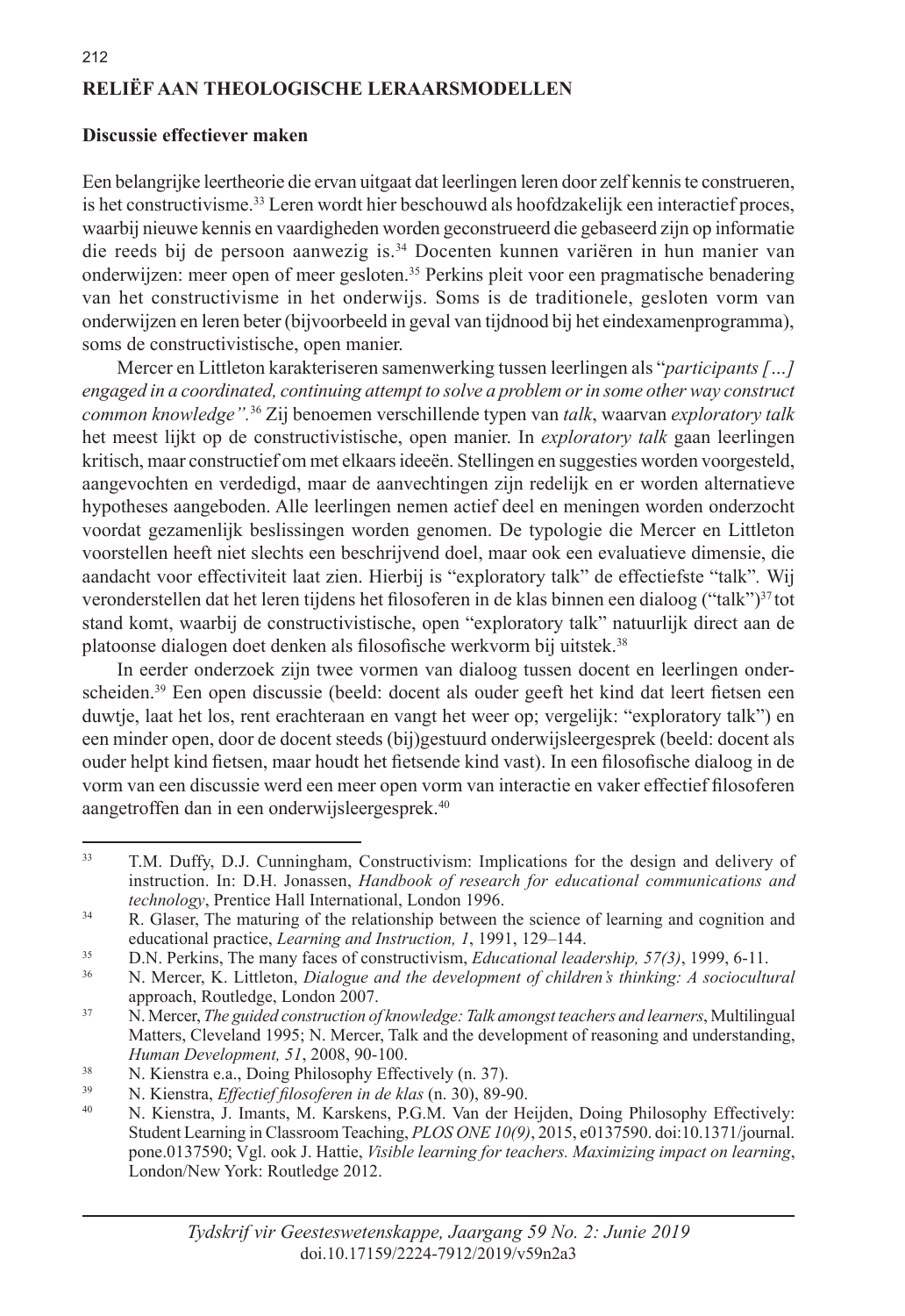#### **Begrip tonen, ruimte geven en luisteren**

Om leerlingen goed te kunnen begeleiden in hun leerproces, spreken Van de Pol et al. over het belang van "scaffolding"*.* 41 Docenten maken in hun lessen gebruik van feeding back, "hinting", "instructing", "explaining", "modeling" en "questioning". Met feedback wordt directe evaluatie van het gedrag/werk van de leerling bedoeld. Onder hints wordt verstaan: aanwijzingen geven met betrekking tot het onderwerp, of opzettelijk niet de hele oplossing geven. Instructie gaat over het geven van informatie zodat de leerlingen weten wat te doen en hoe, of om het vragen om een speciale actie. Er is sprake van uitleg als het waarom wordt toegelicht. Modeleren is gedrag voordoen om na te doen. Onder vragen wordt verstaan: vragen stellen die denken uitlokken, of vragen om een speciale reactie.

In onderzoek binnen lessen godsdienst/levensbeschouwing naar bovenstaande begeleidingsvaardigheden is gevonden dat de specifieke bijdrage van een effectieve godsdienst/ levensbeschouwingsleraar begrip tonen, ruimte geven en luisteren is.42 Ik concludeer dat dit dicht tegen Pratt's perspectief van zorg aanzit. Het vierde perspectief van zorg, vertrouwen, uitdagende en bereikbare doelen, aanmoedigingen en duidelijke verwachtingen is voorlopig het meest theologische gevulde leraarsmodel. Mogelijk zit dit leraren godsdienst en/of levensbeschouwing het meeste in het bloed.

#### **Getuigen en getuige zijn van**

Een docent godsdienst en/of levensbeschouwing is getuige, specialist en moderator (de zogenaamde 'GSM-functie' van de docent).43 De docent is een geëngageerde getuige van de eigen opgebouwde en in opbouw zijnde levensbeschouwing. Hij of zij is een specialist in kennis van levensbeschouwelijke tradities. De docent treedt op als moderator van het zoekproces van de leerlingen en als begeleider van de individuele identiteitsvorming van de leerlingen. Zoals eerder besproken, vertoonde het Jesajaboek twee leerlijnen. De ene leerlijn bouwt stapje voor stapje de te leren stof voor de leerling op. De andere leerlijn gooit de leerling vanaf het begin in het diepe. Met name bij de tweede, meer inductieve leerlijn, sluiten de G (getuige) en M (moderator) van de GSM-functie van de docent godsdienst en/of levensbeschouwing heel goed aan.

## **BESLUIT**

Ik concludeer dat de bundel van Koet en Van Wieringen geen omgevallen boekenkast is, al zou dat uit het volgende citaat uit de inleiding opgemaakt kunnen worden: "We behoeven niet voor één model van leraarschap te kiezen, maar mogen ons laten uitdagen door de rijke veelheid aan modellen van leraarschap".<sup>44</sup> Deze bundel bestrijkt namelijk het gehele palet aan leraars-

<sup>41</sup> J. Van de Pol, M. Volman, J. Beishuizen, Patterns of contingent teaching in teacher-student interaction, *Learning and Instruction, 21*, 2011, 46-57; J. Van de Pol, M. Volman, J. Beishuizen, Scaffolding in teacher–student interaction: A decade of research, *Educational Psychology Review, 22*, 2010, 271–296.

<sup>42</sup> N. Kienstra, M. Van Dijk-Groeneboer, O. Boelens, Religious-thinking-through using bibliodrama: An empirical study of student learning in classroom teaching, *Religious Education*, 2018, doi: 10.1080/00344087.2017.1403788.

<sup>43</sup> D. Pollefeyt, *Difference Matters. A Hermeneutic-Communicative Concept of Didactics of Religion in a European Multi-Religious Context, Journal of Religion Education, 56(1)*, 2008, 9-17.

<sup>44</sup> B.J. Koet, A.L.H.M. Van Wieringen, *Modellen van leraarschap* (n. 9), 18.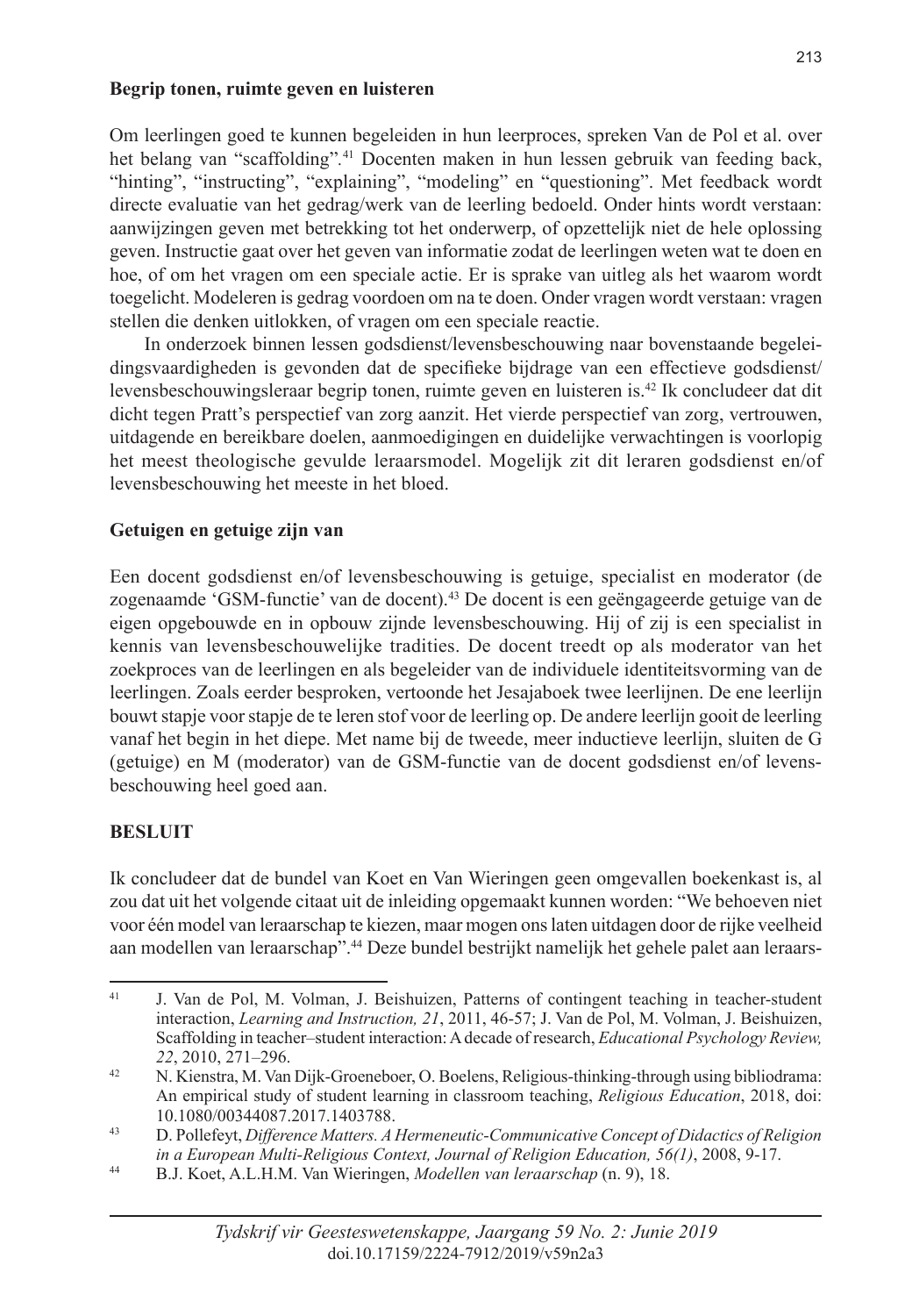modellen. Daarmee behoedt de bundel docenten godsdienst en/of levensbeschouwing ook voor hun eigen mogelijke valkuil, die van "zorgen voor". Daarnaast levert het reliëf dat hierboven aan de bundel gegeven wordt een substantiële verdieping aan algemene onderwijskundige modellen over leraarschap. Belangrijk is dat docenten, mede dankzij deze bundel, op het juiste moment, met het juiste doel voor ogen, het juiste rijke vakspecifieke leraarsgedrag kunnen vertonen. De waarde hiervan hoeft zich niet te beperken tot het middelbaar onderwijs, maar geldt ook voor docenten op universitair niveau. Al met al een spiegel vanuit het theologische veld die ook de moeite waard is om aan het onderwijs voor te houden.

#### **BIBLIOGRAFIE**

Biesta, G.J. 2014. *The beautiful risk of education*. Boulder, CO: Paradigm Publishers.

- Davidsen, M.A., Den Ouden, J.A.J., Visser, T. & Lammers, M. 2017. Religie en levensbeschouwing: rationale voor een kerncurriculum vo. *Narthex:* 17-26.
- Duffy, T.M. & Cunningham, D.J. 1996. Constructivism: Implications for the design and delivery of instruction. In: D.H. Jonassen, *Handbook of research for educational communications and technology*. London: Prentice Hall International.
- Elshof, T. 2016. Mystagogie in religieuze educatie. *Tijdschrift voor Theologie,* 56(1):51-69.
- Folmer, E., Koopmans-van Noorel, A., Kuiper, W. 2017. *Curriculumspiegel* 2017, Enschede: SLO (nationaal expertisecentrum leerplanontwikkeling).
- Glaser, R. 1991. The maturing of the relationship between the science of learning and cognition and educational practice. *Learning and Instruction,* 1:129-144.
- Hamers, K. 2017. Dialogisch schrijven. In: T. Béneker, *Toekomstgericht onderwijs in de maatschappijvakken. Een vakdidactisch perspectief vanuit de schoolvakken aardrijkskunde, economie, geschiedenis, levensbeschouwing en maatschappijleer*, Amsterdam: LEMM, pp. 61-72.
- Hattie, J. 2012. *Visible learning for teachers. Maximizing impact on learning*, London/New York: Routledge.
- Imants, J. 2010. *Beter leren door leiderschap*. Hengelo: Hogeschool Edith Stein/ Onderwijskundigcentrum Twente en Expertis.
- Kessels, J. 1999. *Socrates op de markt: Filosofie in bedrijf* (2nd ed.). Amsterdam: Boom.
- Kienstra, N. 2016. *Effectief filosoferen in de klas. Docenten zelf lesontwerpen laten maken in het schoolvak Filosofie*, Proefschrift Radboud Universiteit. Enschede: Ipskamp Printing.
- Kienstra, N., Imants, J., Karskens, M. & Van der Heijden, P.G.M. 2015. Doing Philosophy Effectively: Student Learning in Classroom Teaching, *PLOS ONE 10(9)*. e0137590. doi:10.1371/journal. pone.0137590.
- Kienstra, N., Van Dijk-Groeneboer, M. & Boelens, O. 2018. Religious-thinking-through using bibliodrama: An empirical study of student learning in classroom teaching. *Religious Education.* doi: 10.1080/00344087.2017.1403788.
- Koet, B.J. & Van Wieringen, A.L.H.M. 2017. *Modellen van leraarschap van Jesaja tot Bioshock*. Almere: Parthenon.
- Mercer, N. 1995. *The guided construction of knowledge: Talk amongst teachers and learners*. Cleveland: Multilingual Matters.
- Mercer, N. & Littleton, K. 2007. *Dialogue and the development of children's thinking: A sociocultural approach*. London: Routledge.
- Mercer, N. 2008. Talk and the development of reasoning and understanding, *Human Development, 51*: 90-100.
- Ministerie van OCW. 2016. *Ons onderwijs2032. Eindadvies*. Den Haag: Ministerie van Onderwijs, Cultuur en Wetenschap.
- Newman, J.H., S.Th.D. 1946. *Werken van Newman II, Het begrip universiteit,* vertaald door Fr. Aurelius Pompen O.F.M., Bussum: Paul Brand.
- Perkins, D.N. 1999. The many faces of constructivism, *Educational leadership,* 57(3):6-11.